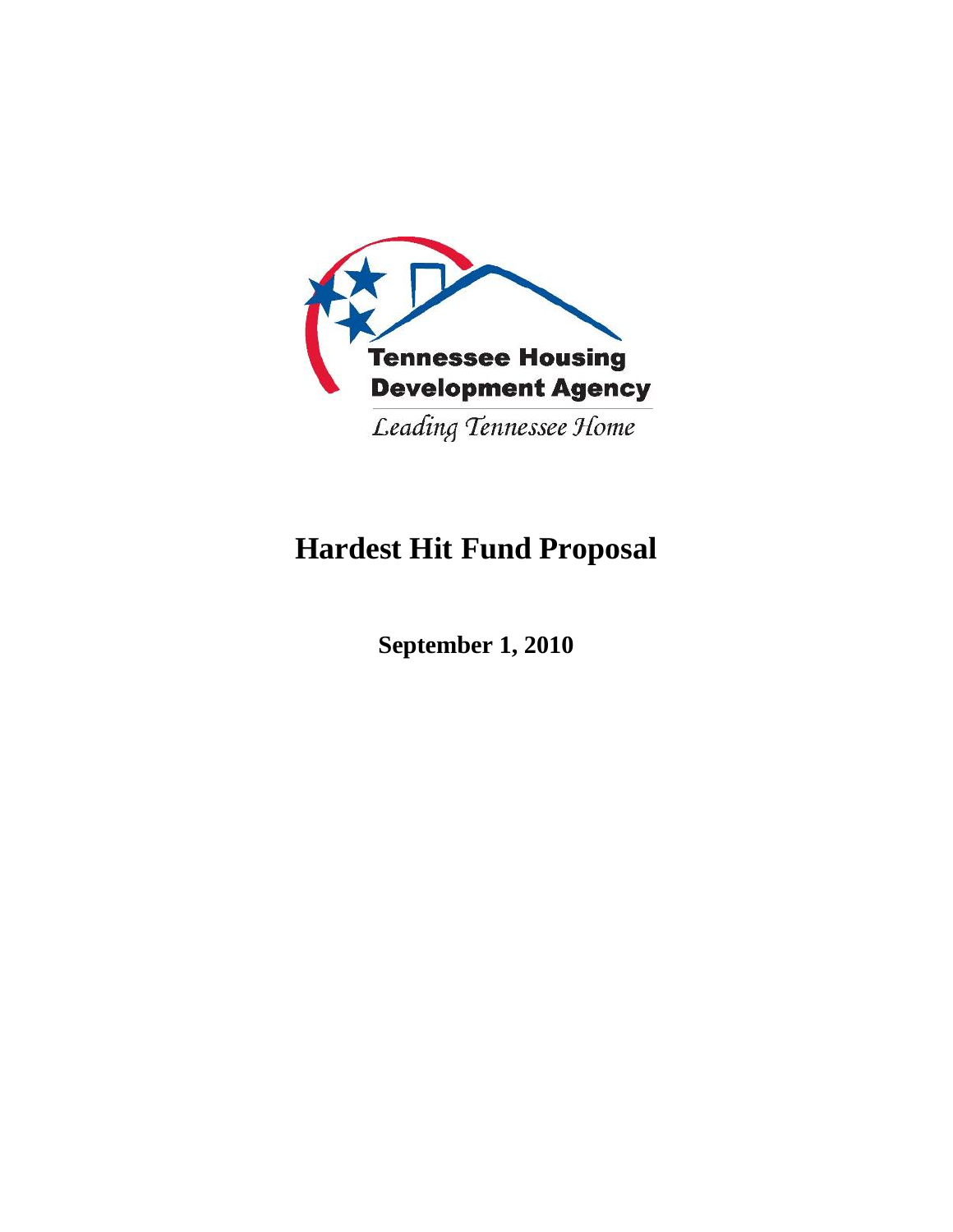## **INTRODUCTION**

The Tennessee Housing Development Agency (THDA) appreciates the opportunity to participate in the third round of Treasury's HFA Hardest Hit Fund (HHF). THDA is uniquely qualified to develop and administer programs to utilize the Hardest Hit Fund dollars, as it is a leader in designing and implementing programs to help families stay in their homes and to prevent avoidable foreclosures.

THDA administers the National Foreclosure Mitigation Counseling (NFMC) program which provides foreclosure counseling and budgeting assistance to homeowners at risk of losing their homes. Since 2008, more than 6,400 Tennessee homeowners have received services under this program. In order to administer this program, THDA has developed a strong network of partners to assist homeowners in need. Collectively, THDA has over 60 NeighborWorks Certified counselors in a statewide network of 19 counseling agencies.

In partnership with housing counseling agencies and others, THDA has designed a program using the Hardest Hit Fund. This initiative will help struggling Tennessee homeowners avoid foreclosure, when possible, and may help stabilize neighborhoods impacted by large numbers of foreclosures.

THDA has used the following guiding principles in developing its proposed program:

- **Foreclosure Prevention** The primary intent is to preserve homeownership and prevent a foreclosure.
- **Inclusion** THDA wants to include as many homeowners as possible in defining program eligibility assistance.
- **Simplicity** The program should be easy to explain to homeowners, easy for homeowners to apply for, and easy to administer and monitor.
- **Timeliness** The program should begin assisting homeowners quickly (e.g., within 60-90 days of program approval by Treasury).
- **Scale/Impact** The program should have a measurable impact on the foreclosure crisis, particularly hardest hit/target counties, in Tennessee.
- **Concentration on "Hardest Hit"** Workers suffering job loss will be the primary beneficiaries of our program.

Although HHF assistance will be available statewide, homeowners living in distressed ("hardest hit") counties will be eligible to receive additional assistance.

THDA received input from THDA's lending partners and counselors in THDA's network of foreclosure counselors through various phone calls and a joint conference call. These efforts produced insightful questions and valuable suggestions that have been considered/incorporated into the overall THDA strategy and program development. In addition, THDA's internal leadership team and Board of Directors (which represents a variety of housing organizations statewide) played a key role in developing the proposed program. As a result, the THDA proposal draws on the considerable knowledge and experience of THDA staff and of representatives of housing organizations across the state.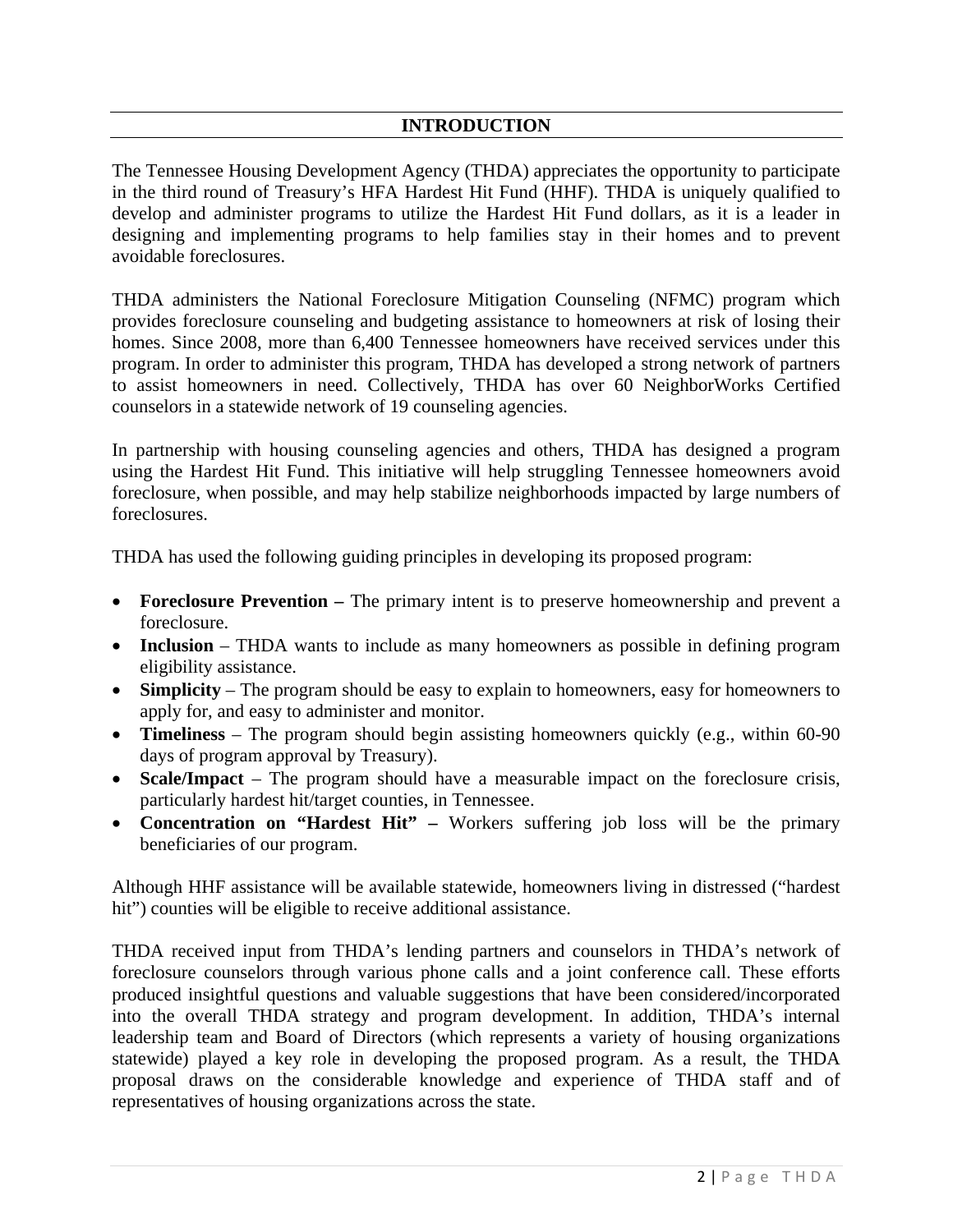## **Item A: OVERVIEW OF PROGRAM**

Based on feedback from THDA's Board of Directors and other industry partners, THDA will focus on the following needs:

- Unemployed homeowners who, through no fault of their own, are unable to make their mortgage payments and are in danger of losing their homes to foreclosure.
- Underemployed homeowners struggling with unaffordable mortgages as the result of an uncontrollable decrease in income and/or an uncontrollable increase in household expense.

THDA proposes to use HHF to create a program to address these needs. HHF will provide a 0% interest, non-recourse, deferred-payment, subordinate loan that will be forgiven after 5 years. The loans will assist an estimated 11,211 homeowners who are unemployed or are substantially underemployed. Loan funds will pay monthly mortgage and mortgage-related expenses (i.e., property taxes, homeowner insurance and homeowner dues) while the homeowner seeks or trains for a new job. Loan funds will also help cover past-due mortgage payments (arrearages). Homeowners in "hardest hit" counties will be eligible to receive up to \$20,000 (not to exceed 18 months of assistance). Homeowners in other counties will be eligible for up to \$15,000 (not to exceed 12 months of assistance).

THDA estimates that the remaining \$25.4 million (11.73%) of HHF will be used to cover administrative costs and partner expenses.

## **Background on Unemployment and Foreclosures in Tennessee**

The current recession has posed significant challenges for the state and the nation, but in many respects Tennessee was already in the midst of a broad economic shift before the recession hit. Tennessee traditionally has had a heavy concentration of manufacturing jobs, but it has been losing manufacturing jobs for at least the past two decades. In 1990, the state had nearly 500,000 manufacturing jobs, accounting for one in four jobs in the State (23%). By 2001, 43,300 of those jobs had been lost, but the biggest declines were yet to come. The national recession in 2001 hit non-durable goods producing industries especially hard in Tennessee, shedding 98,300 jobs from 1990 to the end of 2007. By January of 2008, only 380,000 manufacturing jobs remained in the state. In the current two-year downturn, another 70,300 manufacturing jobs have been lost. Across all sectors, more than 178,500 jobs were lost between 2007 and 2009. Not surprisingly, unemployment rates are high statewide, although there are distinct differences among counties.

Tennessee is made up of 95 counties, some urban and some rural. For instance, Nashville, Memphis, and Knoxville are major regional centers in middle, west, and east Tennessee, respectively. Other outlying areas are largely rural. Many rural areas have not participated in the shift to the knowledge-based economy that has prospered in the urban areas of the state and, in many instances, they have also suffered declines due to loss in traditional manufacturing jobs, such as textiles and apparels. Rural Tennessee counties have less diversified economies; in certain counties the entire county economy heavily depended on one large manufacturing company. For example, in 65 out of 95 counties, 1 in every 3 jobs was in the manufacturing sector in 2001. When these plants close, there are often literally no other employers in the town. Also, the jobs have tended to be low-skill and to require only a low level of education. Once laid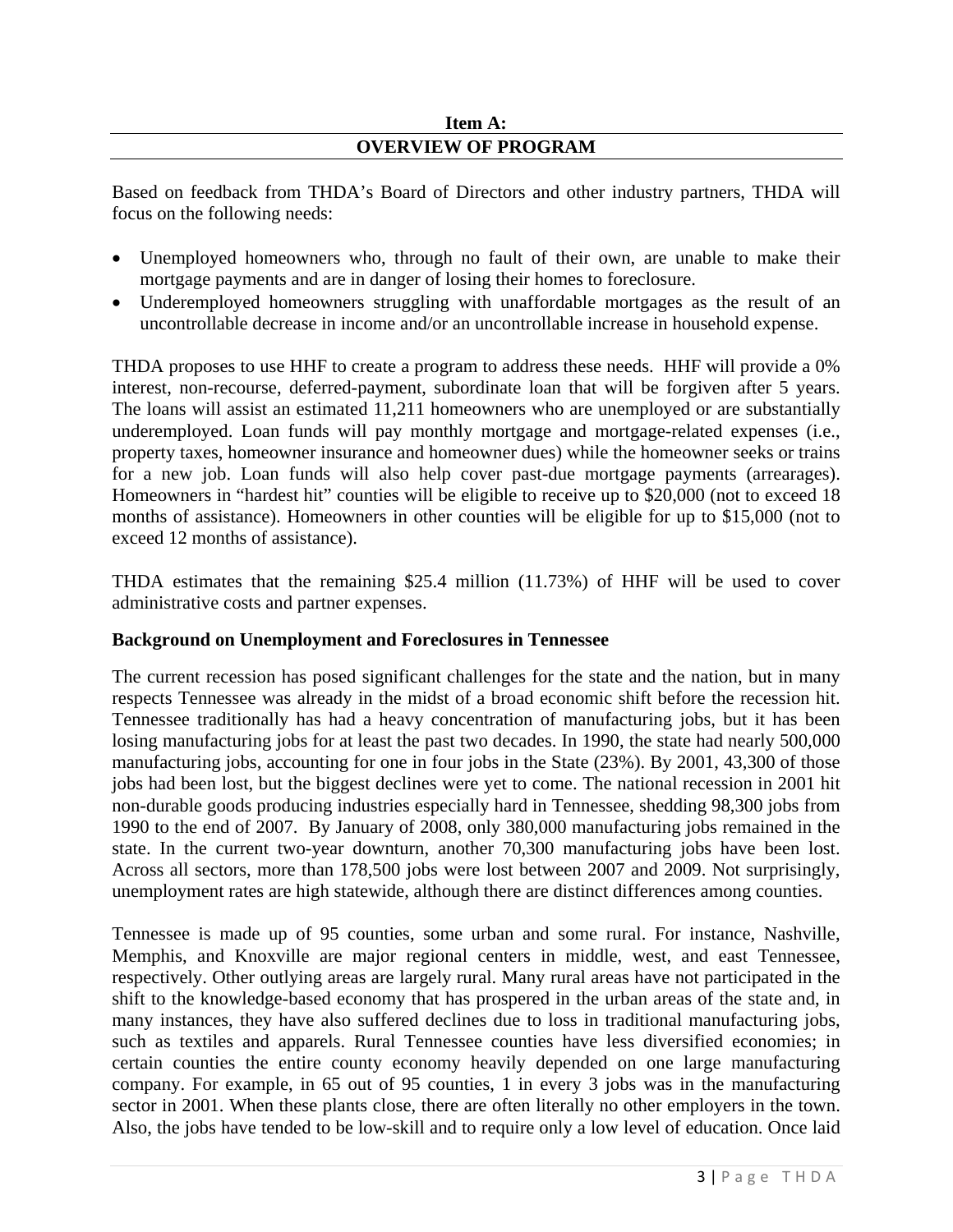off from their factory job, few of these workers can find another job without some form of education or retraining.

In the current recession, unemployment rates rose very quickly. From January 2008 through June 2010, the state unemployment rate increased from 6.1% to 10.0%. The statewide average unemployment rate masks the depth of the crisis for some Tennessee counties. In 2009, 60 counties had unemployment rates higher than 11.5%, 1 percentage point above the state average unemployment rate, and 31 counties had rates higher than 13.5%, 3 percentage points higher than the state average. Many of these high-unemployment counties are the same counties where manufacturing was most heavily concentrated, so workers face a double burden—the loss of their jobs, coupled with the knowledge that few, if any, of these jobs will return. Because the job loss is concentrated, there is a high risk that whole communities may be destabilized.

In 2009, Haywood County, in the rural west portion of the state had an unemployment rate of 16.2%, and 7.2 % of the loans in the county were 30 or more days delinquent (according to data from the Federal Reserve Bank of New York). Neighboring Lauderdale County had an unemployment rate of 18.9% and a 30-day delinquency rate of 6.5%. In the past two years, Lauderdale County lost 565 jobs, including 550 in the manufacturing sector.

Tennessee's traditional textile, apparel, and furniture industries are visible casualties of the economic downturn, but the current recession has also hit the state's transportation equipment manufacturing sector, along with motor vehicle and parts dealers. Between 2007 and 2009, more than 25,000 Tennessee jobs were eliminated in those sectors. Many of these jobs were located in the middle Tennessee area, and this concentrated impact has been especially hard on the communities there. Recent research confirms the key role that unemployment and loss of income play in home foreclosures. According to data from Freddie Mac, 58% of all delinquencies are triggered by unemployment or a curtailment of income. Not surprisingly, many Tennessee counties with the highest unemployment rates have experienced a large number of mortgage delinquencies or foreclosures. Between December 2008 and December 2009, the number of loans that were more than 90 days delinquent increased from 3.16% to 4.77% (MBA quarterly surveys Q408 to Q409).

The design of THDA's Hardest Hit Fund Program (HHFP) is based on THDA's understanding of the foreclosure crisis in Tennessee. The following indicators illustrate the extent of the crisis:

- An estimated 121,324 homes in Tennessee will be lost through foreclosure between 2009 and 2012, according to the Center for Responsible Lending.
- Foreclosure filings for 2009 reached 40,733, with 61 of 95 counties recording an increase. This represents an 8% increase over the number of filings in 2008. Moreover, the pace of foreclosure filings is increasing. For the second quarter of 2010, the 11,944 foreclosure filings represent a 14% increase over the second quarter of 2009. (RealtyTrac: Properties with foreclosure filings).
- Declining real estate values limit the ability of many homeowners to refinance their mortgage. According to an August 2010 report by First American CoreLogic, at the end of the second quarter of 2010 there were 131,786 borrowers in Tennessee who were "underwater" (i.e., homes are worth less than the balance of the mortgage). This comprises 13.8% of all residential properties with a mortgage.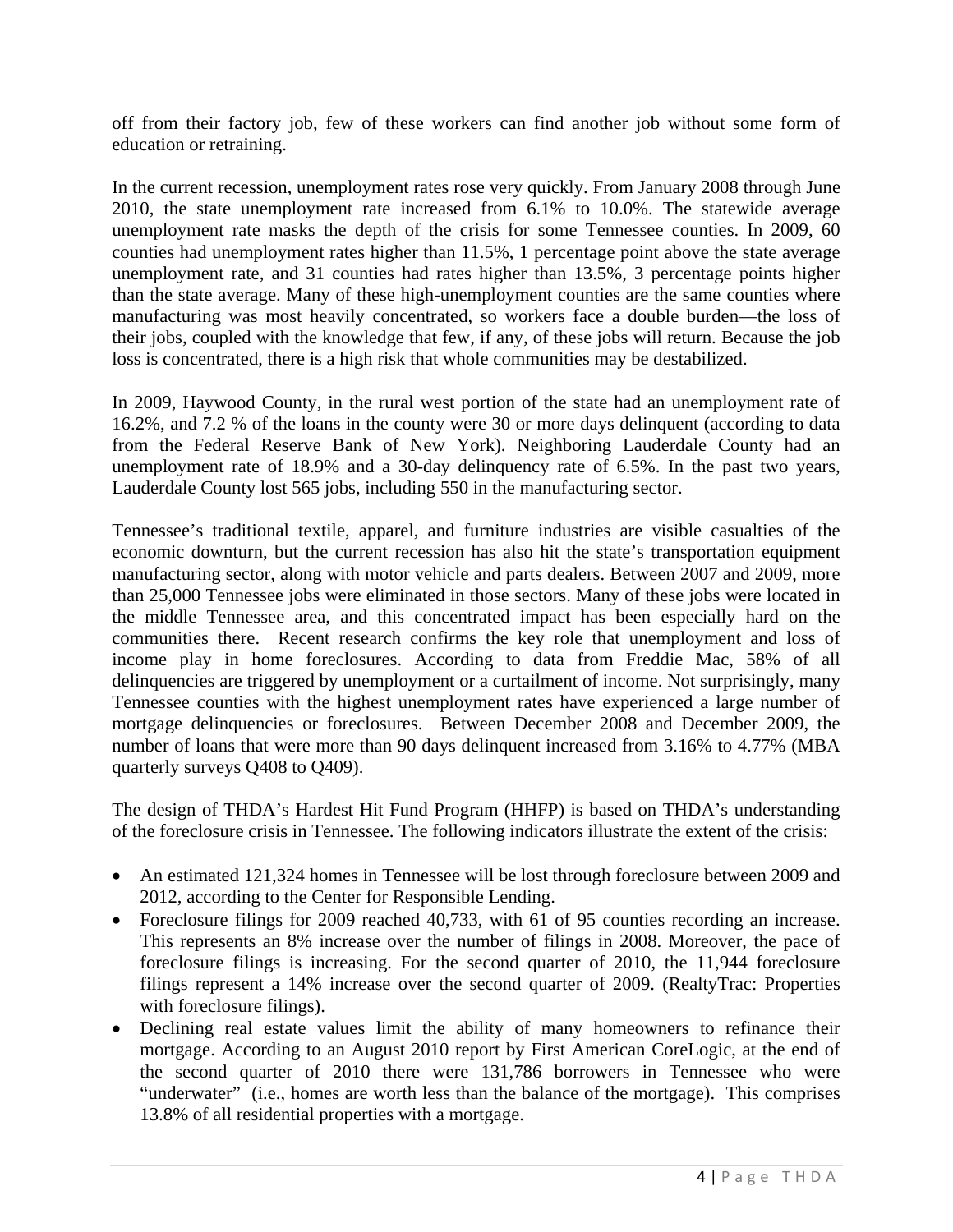In addition, most unemployed homeowners either do not qualify for existing loss mitigation programs, or the assistance does not last long enough for them to find a new job. A substantial number of Tennessee homeowners are more than three months behind in their mortgage payments, and they may need more than three to six months to find another job. THDA's proposed HHFP will provide more extensive assistance to unemployed homeowners and others suffering a temporary financial hardship due to substantial underemployment (those experiencing a reduction in income of 50% or greater). Loan proceeds will be used to pay their mortgage and mortgage-related expenses while the homeowners look for a job or train for a new one. The initiative THDA is proposing will have a significant impact on these problems, will improve the outlook for Tennesseans who have suffered unemployment, and will strengthen communities experiencing high rates of foreclosure.

## **Item B: PROPOSED HHFP DETAILS AND ALLOCATION METHODOLOGY**

THDA proposes one program to assist homeowners across the state. As previously described, the majority of Treasury funds will help unemployed and/or underemployed borrowers stay in their homes. The HHFP provides assistance for unemployed and/or underemployed borrowers while they look for a job or retrain for a new career.

The following section describes the proposed program in more detail, outlines the specific goals, and how progress will be measured. This section also describes the population that the program will serve, provides a timeline for fund deployment and implementation and identifies possible obstacles the program may encounter.

THDA's proposed HHFP will assist an estimated 11,211 unemployed and/or underemployed homeowners, who through no fault of their own, are unable to make their mortgage payments and are in danger of losing their home to a foreclosure. THDA will provide assistance to qualified homeowners to achieve the following goals:

- Assist homeowners while they look for a new job
- Assist homeowners while they complete a job training or education program that will enhance their job skills
- Assist homeowners who are re-employed but need help to bring their mortgage current

Tennessee has one of the highest unemployment rates in the country. As of June 2010, the unemployment rate was 10.0%, which translates into more than 304,683 people out of work. The number would be much greater if it included individuals who have given up looking for work, have not filed an unemployment claim as of yet or the self- employed whose businesses have virtually closed and therefore are not captured in the official unemployment rate.

To help eligible homeowners apply for assistance, THDA will build upon the existing statewide network of housing counseling partners who have participated in our foreclosure prevention program, the National Foreclosure Mitigation Counseling (NFMC) program, which we have administered since 2008. Over 6,400 homeowners have received foreclosure counseling and budgeting services from the NFMC program. Our current NFMC partners employ more than 60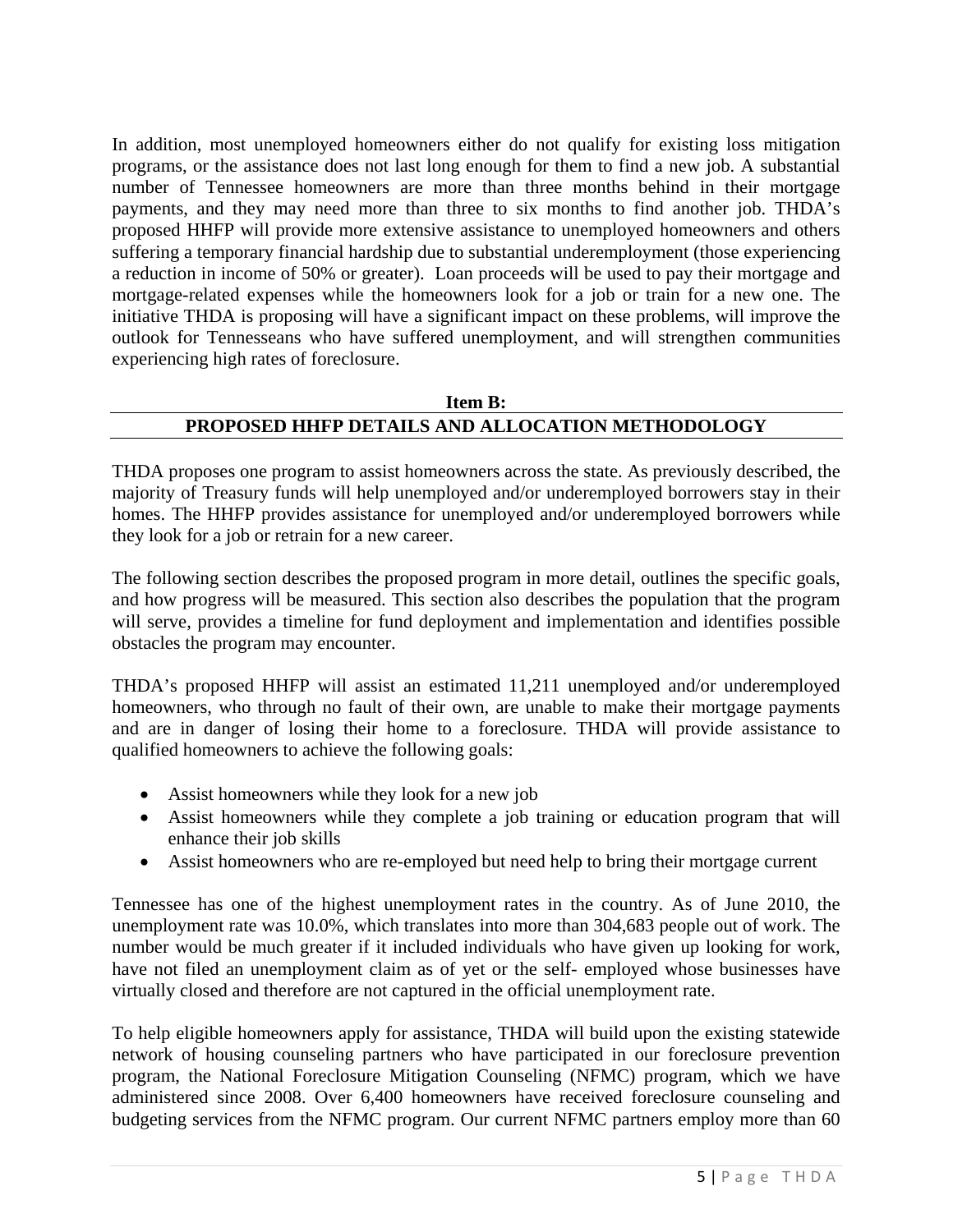foreclosure counselors/specialists with an extraordinary amount of experience. Based on the success of the NFMC program and the partnership networks created to implement them, THDA is confident it can quickly and effectively assemble a network to administer the proposed HHFP.

The HHFP will provide a 0% interest, non-recourse, deferred-payment, subordinate loan that will be forgiven in years one through five at a rate of 20% per year. THDA will use loan proceeds to pay the homeowner's mortgage and mortgage-related expenses (i.e., property taxes, hazard insurance and homeowner association dues). The loan proceeds can be used for payments as well as any arrearages while staying within the confines of the maximum benefit. These payments will be made directly to the Servicer, not to the borrower. The following types of assistance will be available:

- Standard benefit counties: \$15,000 up to 12 months
- Targeted benefit counties: \$20,000 up to 18 months

Loan funds are due and payable if the property is sold, refinanced or no longer owner-occupied (unless otherwise prohibited under applicable federal law). Loans are repayable only from proceeds to the borrower from a sale or refinance. If the property is sold or refinanced and has not increased in equity to the degree necessary to repay the note, all or a portion of the note will be forgiven.

## **Goal**

THDA estimates 11,211\* unemployed or underemployed homeowners will be assisted over a three-year period. Our projected annual goals for HHFP are as follows:

| Year 1 | 4,768 homeowners assisted |
|--------|---------------------------|
| Year 2 | 4,768 homeowners assisted |
| Year 3 | 1,675 homeowners assisted |

We have budgeted \$191,827,011 million, or 88.27% of HHF, to support the program. This allocation assumes HHFP loans with 44% at \$20,000 and 56% at \$15,000, resulting in an average loan amount of \$17,200.

#### **Measuring Program Success/Progress**

Progress will be measured by the total number of foreclosures prevented. THDA will collect the following metrics (discussed in greater detail in Tracking & Reporting – Item C on page 12):

- Number of homeowners assisted
- Number of homeowners assisted who were six or more months delinquent and in imminent danger of a foreclosure

<sup>\*</sup>*Our estimate of 11,211 loans is based on an analysis of number of active loans, using data from the NY Federal Reserve Bank, the unemployment rates for each county, and county delinquency rates. We developed a share of potential program beneficiaries from the targeted counties (44%) and the non-targeted counties (56%). Assuming each homeowner would use the maximum benefit available, we estimated the number of potential beneficiaries from each group of counties, with an estimated total number of 11,211.*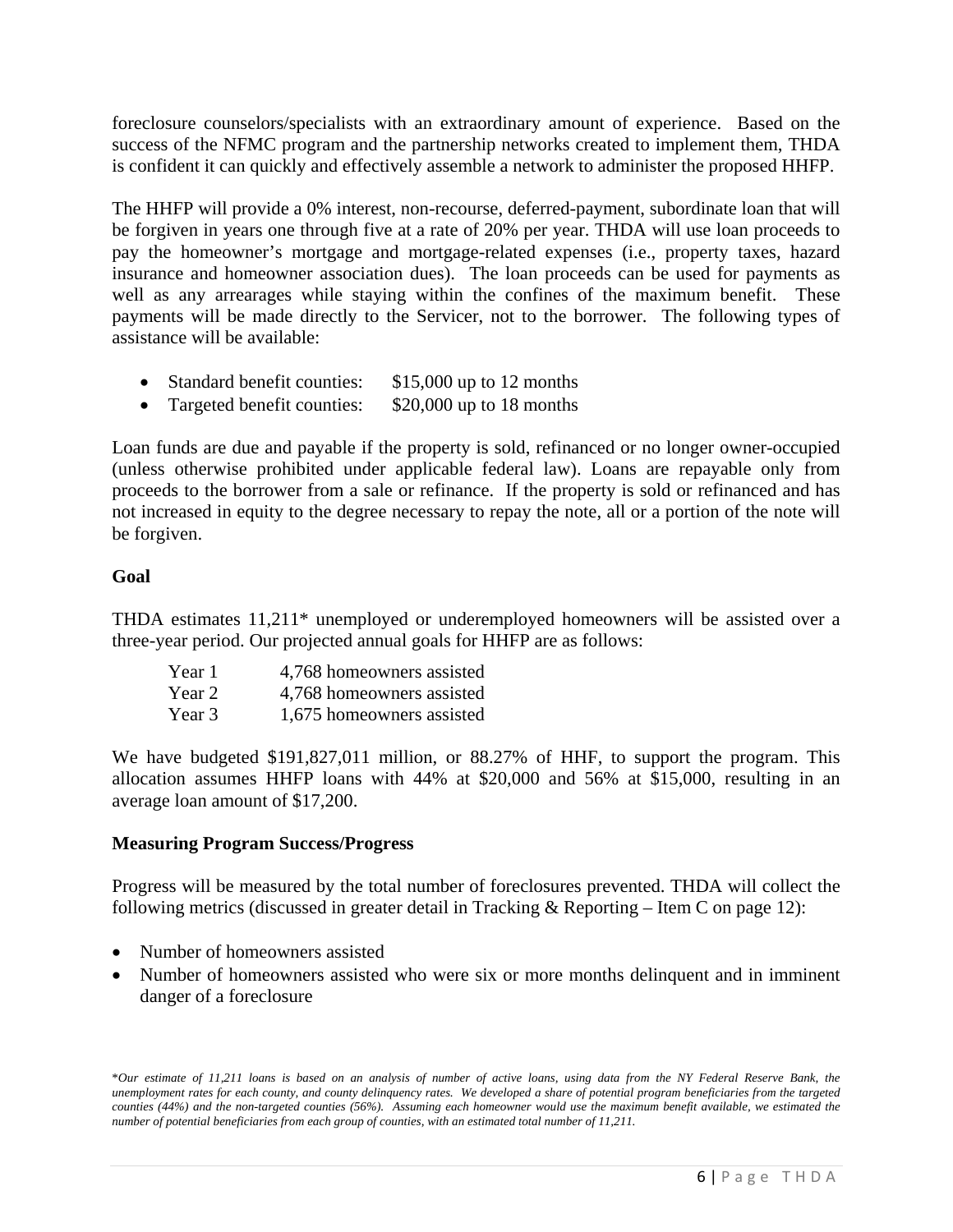- Number of homeowners assisted who were six or more months unemployed
- Number of homeowners who completed a job search or job training program and secured employment within two months of their assistance ending

In addition, THDA will look at the number of homeowners assisted in targeted "hardest hit" counties for all the above metrics to measure the effectiveness of the targeting effort.

## **Target Populations**

For HHFP, the target population is unemployed and/or substantially underemployed homeowners (those experiencing a reduction in income of 50% or greater), who are financially unable to make their payments and are in danger of losing their home. This includes homeowners who have suffered a program-eligible hardship. There are combined household income limitations of \$74,980 and the total combined outstanding mortgage amount cannot exceed \$226,100.

While HHFP assistance will be available statewide, a larger benefit will be available to homeowners living in targeted or "hardest hit" counties. "Hardest hit" counties are designated by THDA as counties with at least two of these three factors:

- with 2009 unemployment rates higher than the statewide average of 10.6%;
- a high percentage of the state's foreclosure filings;
- or a high rate of mortgage loans that are 30-90+ days delinquent.

See Exhibit C for Map.

## **Timeline**

THDA expects to implement the program within 60-90 days of approval by Treasury.

Implementation will include developing a software program and web portal for the homeowner, counselors, and THDA, preparation of marketing materials, legal documentation, and monitoring tools. It will also include training for housing counseling partners. When the HHF funds become available in Tennessee, THDA anticipates an initial surge in demand due to the high number of homeowners who are already at risk of default or foreclosures. Therefore, THDA anticipates approving approximately 4,768 participants in the first year of the program, 4,768 in the second year and 1,675 in the third year. THDA will draw funds monthly. The HHFP will continue using recycled funds until 2017 when all funds must be returned to Treasury.

## **Obstacles**

The greatest obstacle we anticipate is the dramatic increase in the volume of applications to be reviewed and loans to be delivered. Our housing counselor partners have indicated they currently have the capacity to handle increased volume, however, we will need to build our own capacity and help our partners further build theirs in order to assure the appropriate management of the increased volume of applications and loans.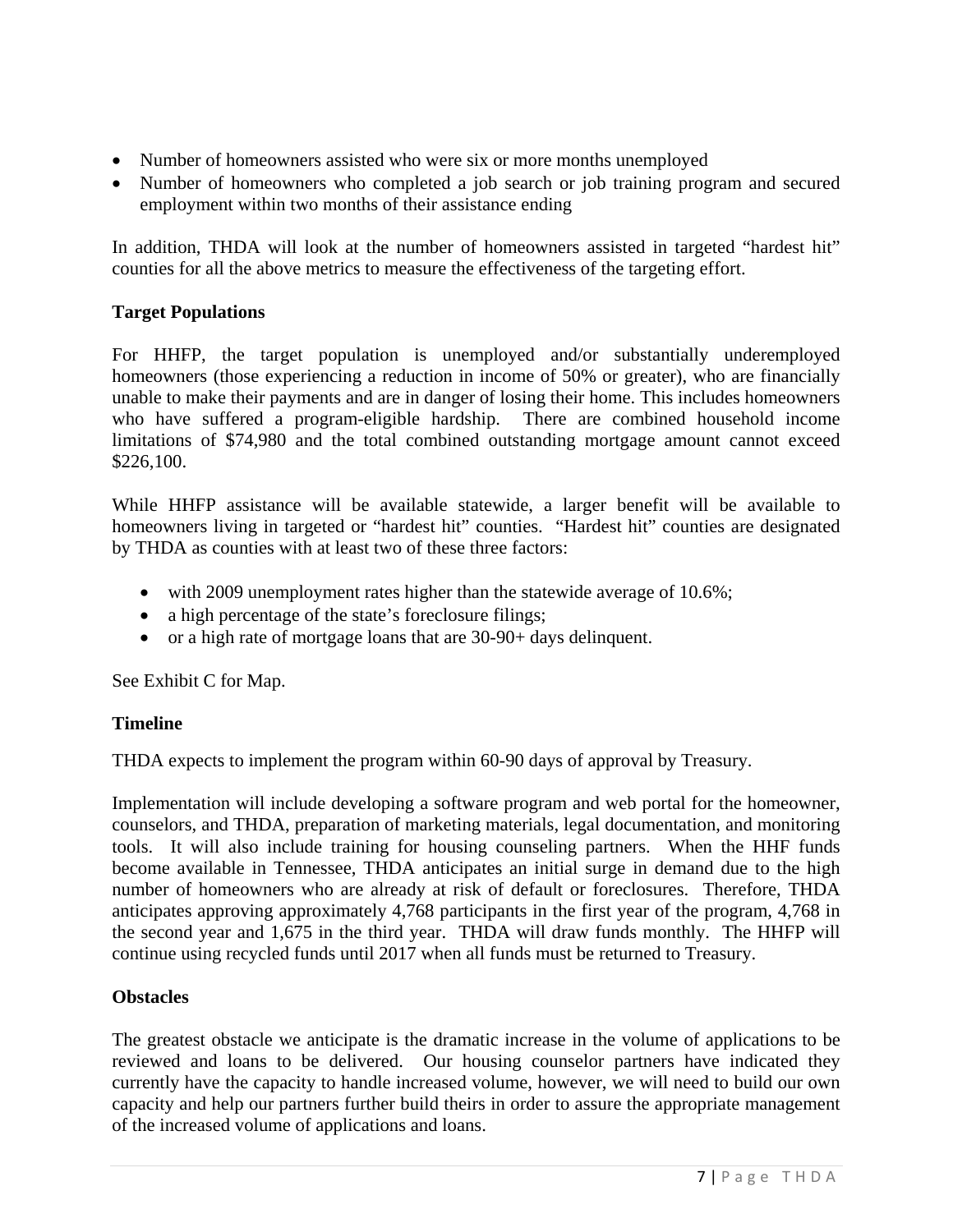We are exploring ways to strengthen and streamline the approval, closing, and payment documentation processes in order to handle the increased volume efficiently. We are planning to use a web-based portal to receive, underwrite and track applications electronically. We will also need to add staff to assist with intake, application review, and closing the loans.

To determine how best to help partner agencies increase their capacity we have sought their ideas through conference calls and individual agency/partner discussions. We have also utilized our Lender Advisory Board to receive feedback and suggestions.

## **Leveraging of Other Resources**

The proposed HHFP builds upon the expertise of THDA staff, including its Single Family Programs division which includes the Homebuyer Education Initiative encompassing Foreclosure Prevention, as well as a strong network of housing counseling partners. HHFP also builds upon THDA's experience in successfully managing the National Foreclosure Mitigation Counseling (NFMC) program in Tennessee.

Any funds returned according to established program guidelines will be used to assist additional homeowners through December 31, 2017. After December 31, 2017, any remaining or recaptured funds will be returned to Treasury.

# **Item C: DEMONSTRATION OF CAPACITY TO IMPLEMENT**

The Tennessee Housing Development Agency (THDA) was created in 1973 by the Tennessee General Assembly as a self-supporting entity to provide access to affordable housing for Tennesseans with low and moderate incomes. To accomplish its mission, THDA provides capital and technical expertise and builds private and public partnerships, matching its resources with the resources of lenders, builders, local governments, and housing producers throughout the state.

THDA's programs are funded primarily through federal programs (Mortgage Revenue Bonds, HOME, Low Income-Housing Tax Credits, etc.). THDA uses its resources to fund housing development activities in homeownership, rental production, rehabilitation, rental assistance and supportive housing.

Since its creation, THDA has provided financing for real estate activity valued at \$6.9 billion and helped 177,030 households obtain safe, decent, and affordable housing. During 2009 THDA provided financing and tax credits to support \$175.8 million of real estate development. This investment created or rehabilitated 6,825 homes and apartments. THDA also provides housing and rental assistance for 36,343 Tennessee households with low and moderate incomes.

THDA has business processes in place to receive and disburse funds to minimize the risk for fraud, waste, abuse, or mismanagement of funds. THDA has separation of duties between the program groups who underwrite and approve the loans and the finance group that accounts for and disburses the funds. For the past several years, THDA has received no findings during its annual financial audit. (Audit, internal controls, and fraud risk mitigation are discussed in greater detail in Item F.)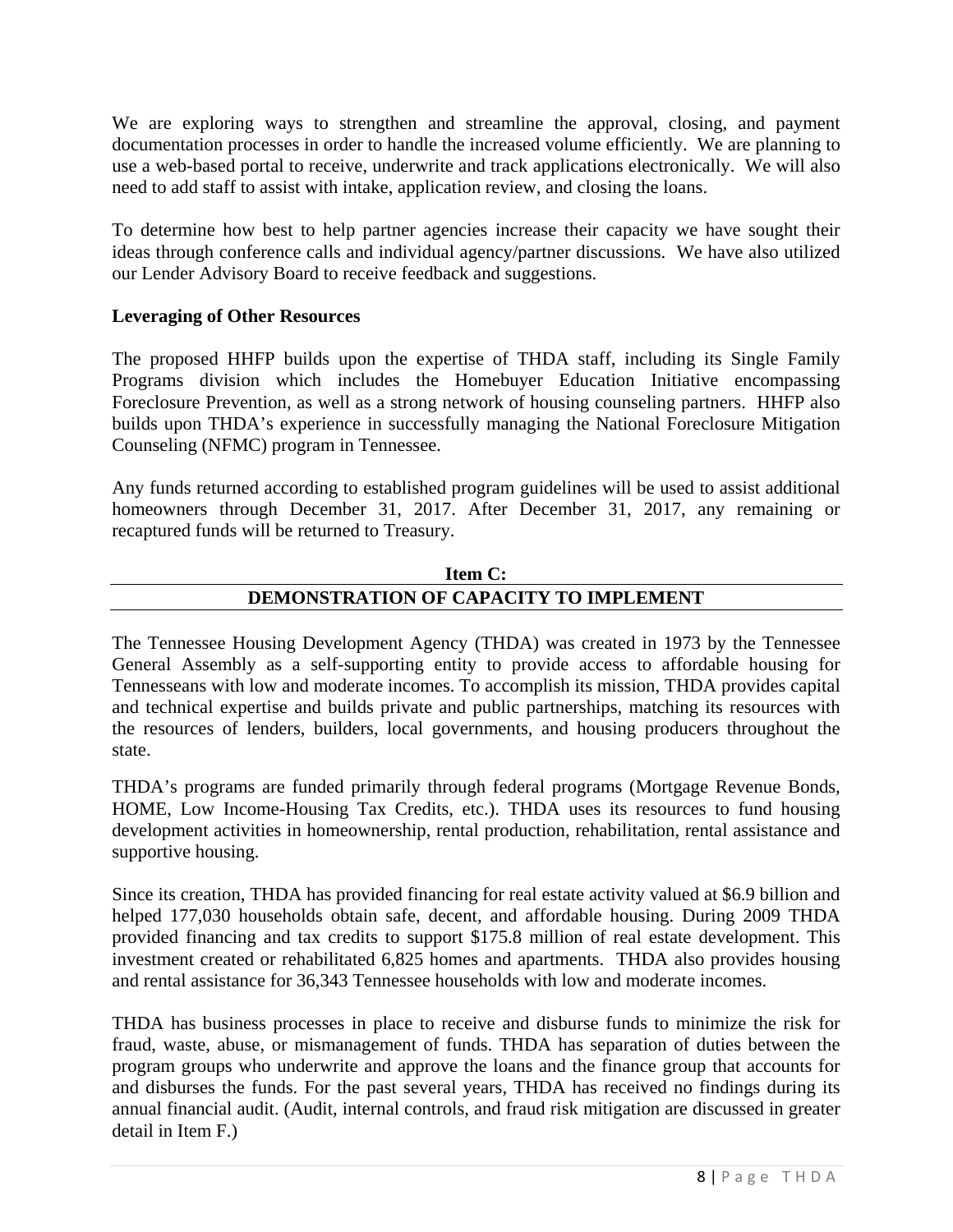THDA has built a statewide partnership network of counselors to help facilitate the successful administration of the National Foreclosure Mitigation Counseling Grant program (NFMC). THDA has received NFMC grants in 2008, 2009, and 2010. Sponsored by NeighborWorks, the NFMC program provides funding for a variety of loss mitigation services by participating housing counseling partners.

Finally, THDA has a seasoned staff of experienced underwriters, outreach and business development personnel, closing and legal staff. Its capabilities include an effective quality control process and staff who monitor the performance of THDA's portfolio and staff activities.

## **Qualification As An Eligibility Entity**

In accordance with the HHF Guidelines published by the US Department of Treasury, each recipient of funding from the HHF must qualify as an "Eligible Entity." An "Eligible Entity" is a "financial institution", as that term is defined in the Emergency Economic Stabilization Act ("EESA"). The Tennessee Housing Development Agency ("THDA") is an "Eligible Entity" for purposes of the Hardest Hit Fund Initiative. THDA is a body, politic and corporate, established under Tennessee Code Annotated, Section 13-23-101, et seq. THDA is regulated by the State of Tennessee as demonstrated in Tennessee Code Annotated Section 13-23-107, that provides for the appointment of 14 Board members by the Governor, the Speaker of the House and the Speaker of the Senate, and Tennessee Code Annotated Section 13-23-106, that provides for the state treasurer, the state comptroller of the treasury, the state commissioner of finance and administration, the secretary of state and a staff assistant to the Governor to be THDA Board members. THDA has the power to (i) receive funds from the US Treasury, (ii) enter into contracts, and (iii) operate independently.

## **Key Staff**

## *Ted R. Fellman, Executive Director*

Ted R. Fellman was appointed as the Executive Director of the Tennessee Housing Development Agency (THDA) in 2005. Ted has been responsible for transforming THDA into a leader in affordable housing and a resource for housing providers and advocates. Under his leadership THDA has created a housing trust fund to provide grant funds for Tennesseans of very low income, with special needs or above 60 years of age. THDA has received numerous accolades, including for program excellence and management innovation from the National Council of State Housing Agencies (NCSHA). Ted is a 25-year veteran of state government and has worked at THDA in leadership capacities since 1995. He has a master of public administration from Tennessee State University. He currently serves on the Board of Directors for the NCSHA.

## *Lynn Miller, Deputy Executive Director and General Counsel*

Lynn Miller has been with THDA for 17 years and is responsible for all legal issues in all matters related to THDA. Her responsibilities include providing legal and programmatic advice for decision-making with respect to structuring and implementing all THDA programs. Ms. Miller is knowledgeable about federal and state laws, regulations and various funding sources and programs related to housing, including Mortgage Revenue Bonds, Low-Income Housing Tax Credits, Tax Credit Assistance Program (TCAP), Grants to States for Low-Income Housing Projects In Lieu of Low Income Housing Tax Credit Allocation (Section 1602), HOME,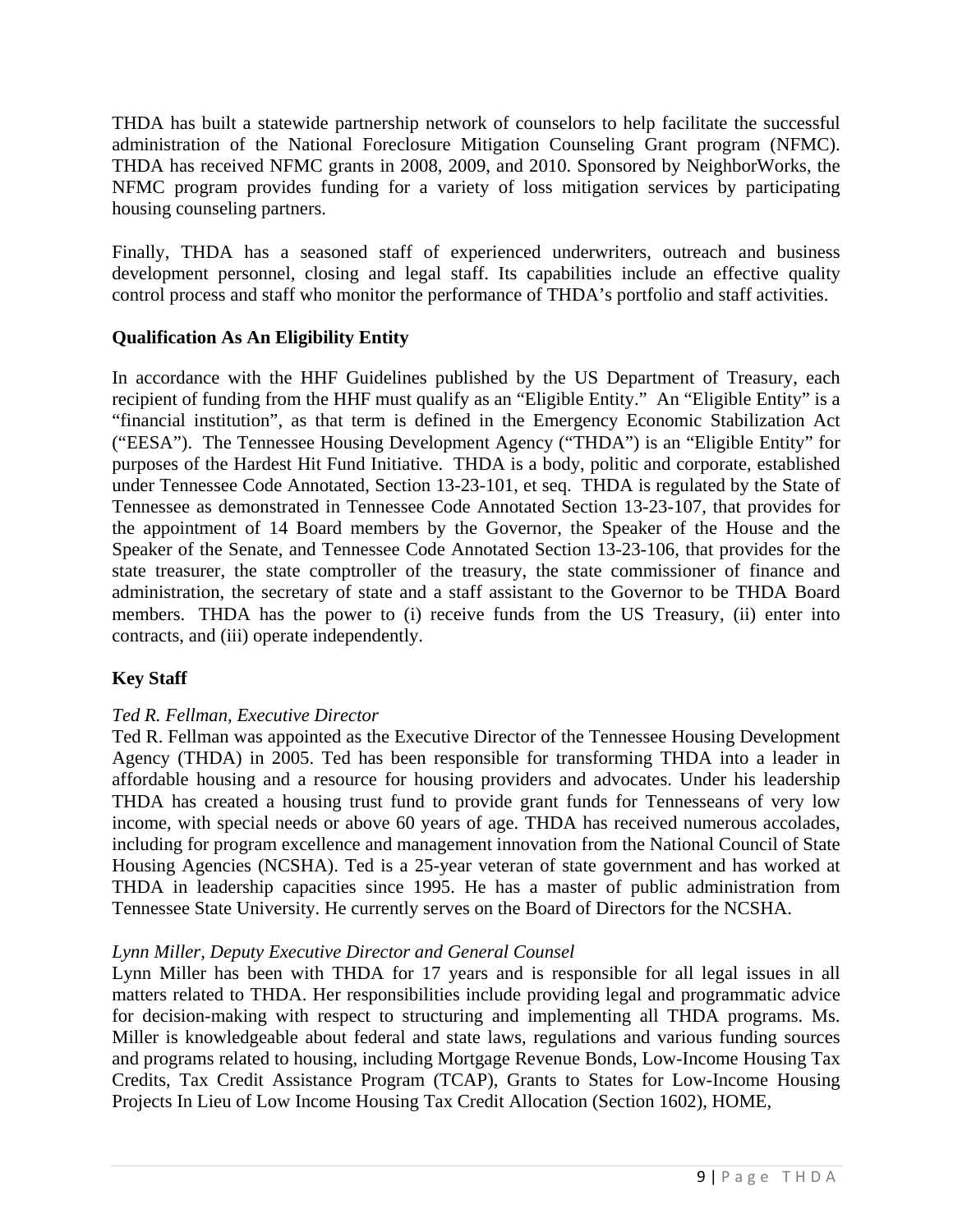Neighborhood Stabilization Program (NSP), National Foreclosure Mitigation Counseling (NFMC), Homelessness Prevention and Rapid Rehousing Program (HPRP). Prior to joining THDA, Ms. Miller's law practice centered on commercial real estate, commercial real estate financing and construction with Boult, Cummings, Conners & Berry in Nashville, TN. Prior to practicing law, Ms. Miller was Director of Advance Planning for the Chattanooga-Hamilton County Regional Planning Commission in Chattanooga, Tennessee and was a principal planner with the Tennessee State Planning Office. Ms. Miller earned a Bachelor of Arts degree from Wittenberg University; a Master of Science in Planning degree from the University of Tennessee; and a Doctor of Jurisprudence degree from Vanderbilt University.

#### *Trent Ridley, Chief Financial Officer*

Trent Ridley has been with THDA for four years as its Chief Financial Officer. As a member of THDA's Senior Executive Team, Trent is responsible for ensuring the integrity of all the financial systems, transactions and reports of the organization. This position is also responsible for managing the administrative functions of the organization, including the Finance, Fiscal Administration, and Information Technology divisions. Prior to his employment with THDA, he held positions with the State of Tennessee, including the Department of Health, Rehabilitative Initiative in Correction, and the Department of Finance and Administration. Trent is a graduate of Middle Tennessee State University with a bachelor of business administration.

#### *Lorrie Shearon, Chief Strategy Officer*

Lorrie Shearon, a 14-year veteran of THDA, is responsible for developing and leading execution of strategy for THDA, ensuring that decisions continue to be made in alignment with the organization's mission. As a member of THDA's Senior Executive Team, Lorrie oversees management of information on the housing industry as well as public policy research on housing issues. She works with other agencies in coordinating community development activities. She also coordinates the work of the statewide affordable housing coalition, along with its chairperson, and has established industry specific advisory boards to work with THDA. Lorrie's previous experience includes the State Administrative Office of the Courts as well as the Federal Energy Regulatory Commission in Washington, D.C. She holds a master's degree from George Washington University.

#### *Laura Sinclair, Senior Director of Single & Multifamily Programs*

Laura Sinclair oversees the THDA mortgage loan portfolio consisting of over 26,000 loans totaling \$2.6 billion. Laura is responsible for oversight of the origination, servicing, business development, the Homebuyer Education Initiative (HBEI) of the Mortgage Revenue Bond program at THDA as well as the administration of the BUILD and Preserve loan programs for non-profits. In addition, Laura is responsible for the National Foreclosure Mitigation Counseling Grant. Furthermore, Laura oversees the Multifamily Development Program for THDA. Laura has over 25 years of experience in the Mortgage Banking industry, including loan origination, underwriting, secondary marketing, information technology, operations management, and the administration and management of Single Family Programs within the Housing Finance Agency arena. Prior to joining THDA, she was with Columbia National Mortgage, the New Mexico Mortgage Finance Authority (HFA), North American Mortgage Company and PaineWebber Mortgage Finance Company. Laura earned her bachelor's degree in economics from the University of New Mexico.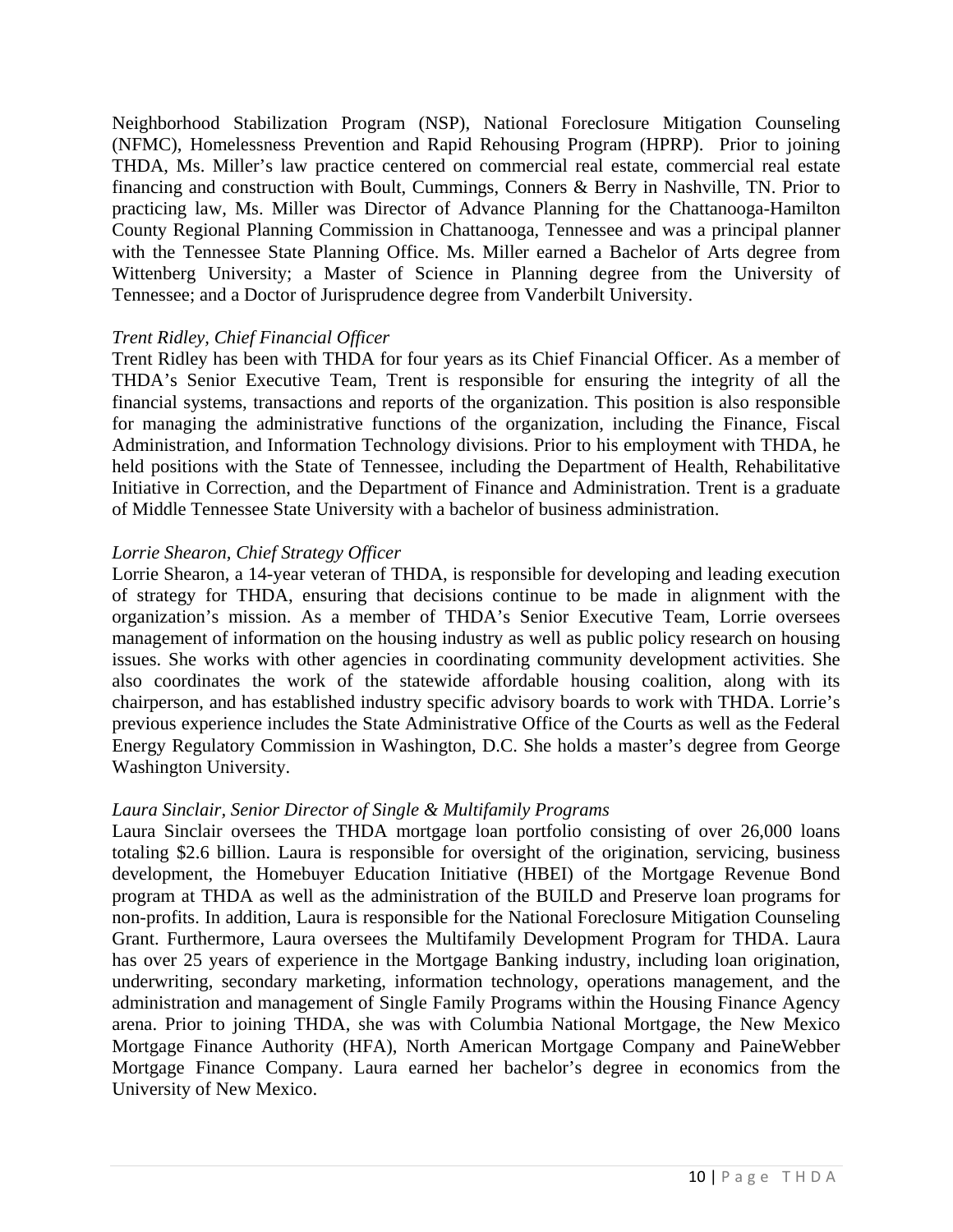## *Bill ClenDening, Foreclosure Prevention Manager*

Bill ClenDening is the primary administrator of the National Foreclosure Mitigation Counseling Program and works closely with THDA's network of Foreclosure Prevention counselors through this grant. With the addition of the HHF Program, Bill's role will be expanding to enable him to manage the day to day operations of the HHF Program, working closer with THDA's counseling agency network, providing ongoing training and support as well as managing the in-house counseling and underwriting departments. Bill has served as a Homebuyer Education Initiative (HBEI) Specialist at THDA where he was responsible for providing support to the overall administration of the HBEI program and is the primary contact for THDA's BUILD Loan Program. Bill's previous experience includes several years as a REALTOR® and serving as the Chief of Operations/Vice President of a real estate company. He has a Bachelor of Science degree from Middle Tennessee State University.

#### *Nicole Lucas, Director of Information Technology*

As the Director of Information Technology, Nicole is responsible for planning, establishing the strategy, short and long term directions, policies and procedures, and providing administrative and technical direction to the Information Technology (IT) staff. Nicole plans, evaluates, procures, and assists in designing, developing, and implementing technology-related systems throughout the organization. Nicole has worked in the field of information technology for over 13 years. She received her bachelor of science from Western Kentucky University and is currently pursuing a master of public administration degree at Tennessee State University.

#### *Joe Brown, Director of Finance and Controller*

Joe Brown has been THDA for 18 years. Joe oversees THDA's financial operations, accounting, purchasing, contracting, and facilities. His prior experience includes Comptroller of the Treasury of Tennessee in the Division of State Audit as a Legislative Auditor performing financial and compliance audits of the State's Departments, educational institutions, and other State agencies. Joe is a Certified Public Accountant in the State of Tennessee. He has a B.S. from East Tennessee State University.

#### *Tracye Mayolo, Director of Human Resources*

As the Director of Human Resources, Tracye provides vision and leadership for THDA's current and future human resource needs. She oversees all human resources activities for the organization, including recruitment, retention, compensation, benefits, employee relations, training, and legal and regulatory compliance. Tracye has more than 20 years of experience in leading the HR functions in both the private and public sector. Tracye has a bachelor of business administration degree from Middle Tennessee State University and has obtained several industry certifications including the Senior Professional in Human Resources (SPHR).

#### *Mary McLennan, Director of Research and Planning*

Mary McLennan has ten years of experience with THDA. She is primarily responsible for working with other agencies to coordinate community development activities, including developing comprehensive state housing plans, tracking statewide housing program activity, and encouraging and providing technical assistance to outside groups to initiate housing programs. She oversees THDA's research on housing issues, including tracking and compiling information on housing programs statewide, their level of activity, and comparisons to plans. Mary's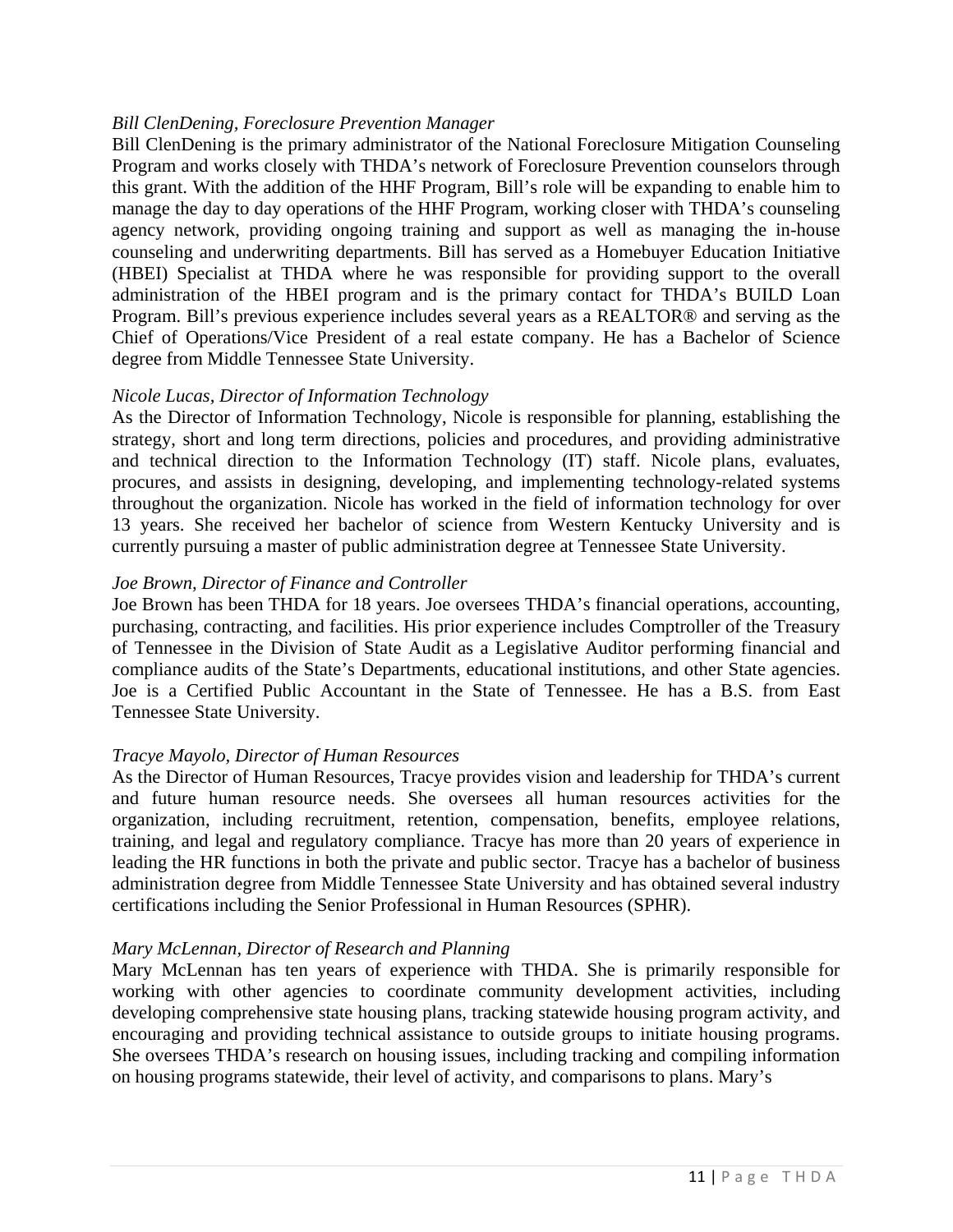previous experience includes 20 years in community development with a regional council of governments. Mary has a master's degree in public administration from Georgia State University.

#### *Patricia M. Smith, Director of Public Affairs*

Patricia M. Smith directs THDA's efforts with internal and external communications to make THDA's services more widely known with elected officials, business partners and the general public. She has 20 years of experience with THDA. She also was a communications professional for the American Red Cross. She holds a B.S. degree from George Peabody College at Vanderbilt University.

#### *Wayne Beard, Director of Finance*

Wayne Beard directs THDA's debt management and investment of funds, including THDA's mortgage revenue bond program. The organization has \$1.9 billion in outstanding bonds and an investment portfolio valued at \$600 million. Wayne has 25 years of experience with THDA. Wayne is a Certified Public Accountant in the State of Tennessee. He holds a B.S. degree from Tennessee Technology University.

#### *Ron Erickson, Director of Internal Audit*

Ron Erickson directs THDA's internal audit division and reviews all THDA programs and servicing institutions. Ron has 30 years of governmental audit experience, including the recent ten years with THDA. Ron's previous experience includes Audit Director for the State Department of General Services as well as Legislative Auditor for the State Comptroller of the Treasury. Ron is a Certified Public Accountant in Tennessee as well as a Certified Government Financial Manager. He holds a bachelor of business administration degree from Austin Peay State University.

#### **Tracking & Reporting**

THDA maintains a sophisticated in-house software program, also known as MITAS. The MITAS system provides the ability to record and track all financial data, borrower/household data, and other organizational entity data as explained below.

A separate budget will be maintained for the Hardest Hit funds and every transaction against these funds will be tracked within the MITAS system. This system is used to track all revenues and expenses relating to THDA's Mortgage Revenue Bond Program. All MITAS transactions are imported into the organization's financial accounting and reporting system, Microsoft Dynamics SL, for inclusion in the organization's financial statements, which are audited by the State of Tennessee Comptroller's Office.

THDA will utilize our existing MITAS system for program management and the tracking/recording of pertinent data fields for Hardest Hit programs. This system will be leveraged as built or modified as needed to support the Hardest Hit programs. It records and tracks multiple layers of property and borrower data fields, including, but not limited to the following: property address, appraised values, income, number of occupants, age of occupants, and loan-to-values (LTVs). This system has multiple pre-formatted reports and report generation capabilities for parsing data as needed on an ad hoc basis.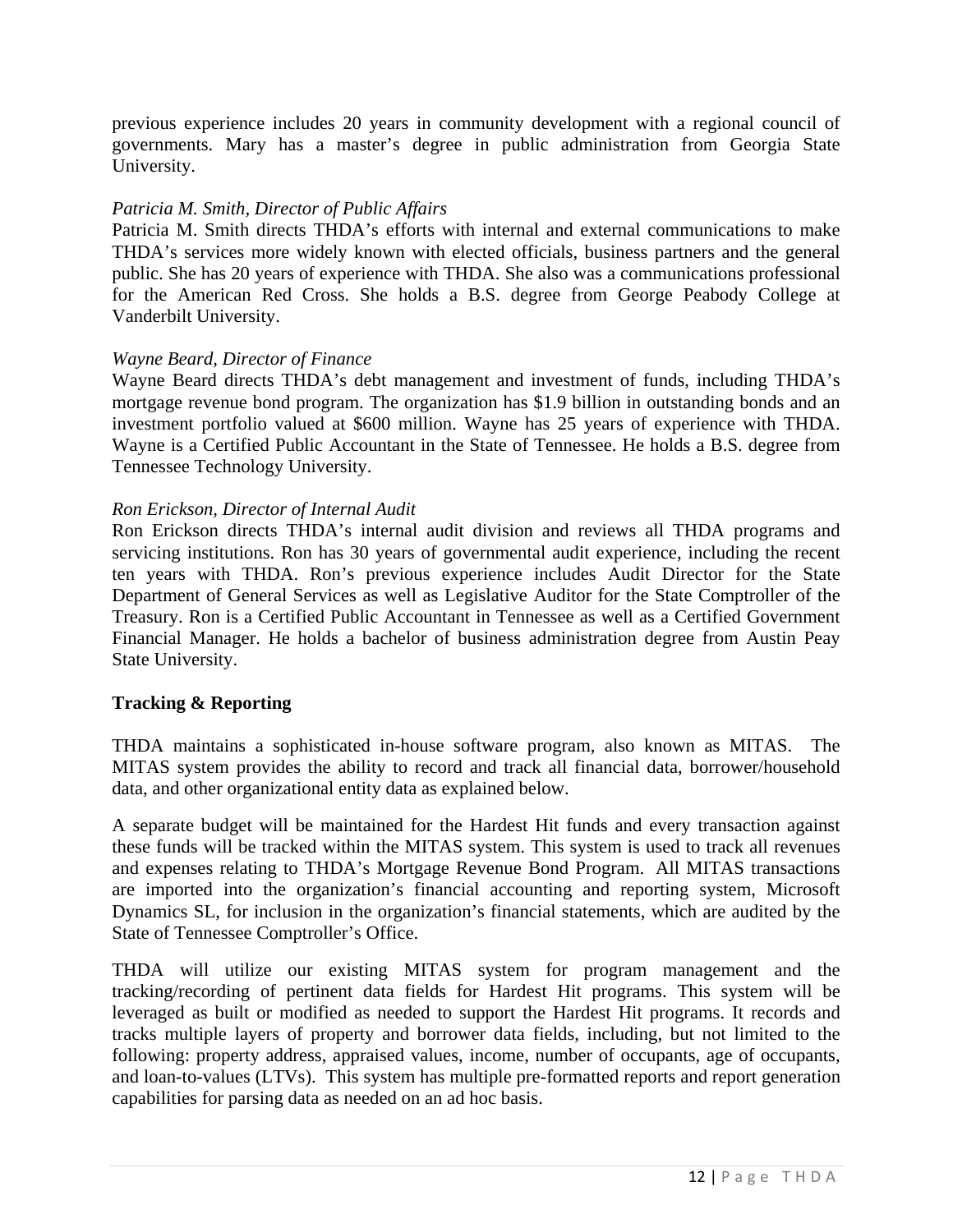In addition, THDA plans to use a web-based portal to facilitate the promotion and collaboration among all key stakeholders including counseling agencies, servicers, lenders, and borrowers. Data and documentation from the web-based portal will be downloaded to THDA's MITAS system at the appropriate time to support program management and borrower/case review, underwriting, loan closings, etc.

THDA proposes the following program success metrics to be reported quarterly or as requested by Treasury:

• Expected vs. actual figures for funds disbursed and homeowners assisted

For existing homeowners assisted:

- Number of unemployed who were six months or more delinquent in their mortgage and in imminent danger of foreclosure
- Number who completed a job search and/or job training/education program and secured employment within two months of assistance ending
- Number assisted within targeted counties

## **Item D: STAFFING & BUSINESS PARTNERS**

To implement the Hardest Hit Fund programs, THDA will use a combination of existing employees, outside contractors, and external partners. THDA has an experienced staff and a history of successfully implementing programs in collaboration with other Tennessee state agencies and external partners. The staffing plans for our programs are as follows:

## **Hardest Hit Fund Program**

THDA anticipates first utilizing existing staff to facilitate preparation for the program. THDA's Single Family Mortgage Programs staff is able to absorb initial planning functions as well as years 4-7 as the program winds down. In addition, THDA plans to utilize the experience and knowledge of its Foreclosure Prevention staff to manage the day-to-day operations of the program. An IT Developer will be hired to assist in developing the software program necessary to manage the collaboration and communication between THDA, the counselor, and the homeowner. Several contract/temporary foreclosure prevention staff positions will be dedicated to this program. THDA will hire contractors/temporary employees to assist with an HHF call center, IT, accounts payable, underwriting loans, preparing loans documents, and closing loans. These staffing estimates are based on THDA's experience managing our existing Single Family Mortgage Program. See Exhibit D for a detailed organizational chart.

#### **Counseling Network**

In order to provide the highest level of service to Tennessee homeowners, THDA has chosen to utilize its existing, proven network of foreclosure counseling agencies to implement the counseling components of Tennessee's HHFP.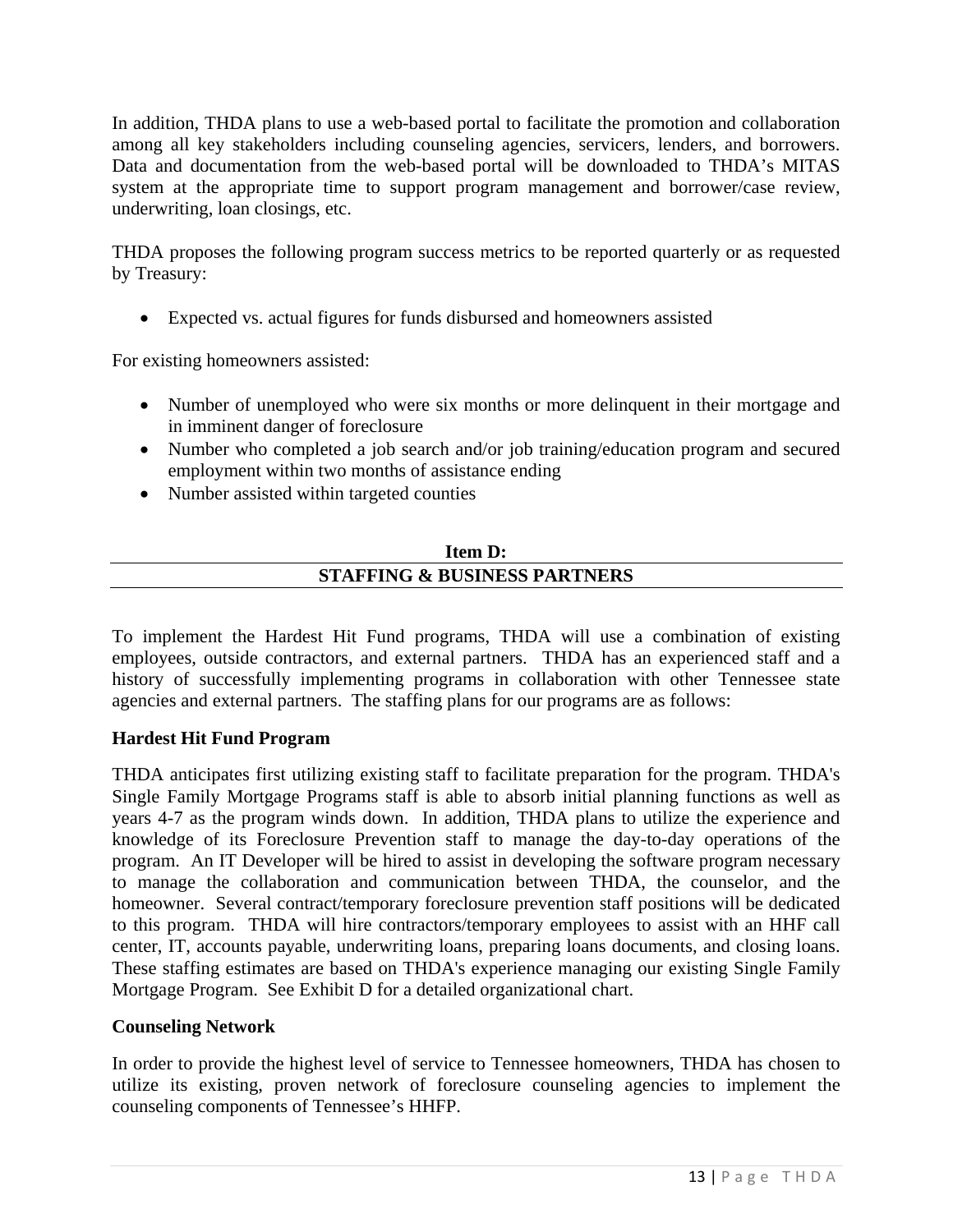With nineteen agencies and sixty plus counselors distributed throughout the state, this group has provided foreclosure counseling to over 6,400 homeowners over the past two years. Residents of 92 of the 95 Tennessee counties have benefited from this effort.

Through the implementation of the National Foreclosure Mitigation Counseling Program as administered by THDA as a grantee, and sponsored by NeighborWorks, these agencies and counselors have evolved and grown, as has the relationship between them and THDA. To date, more than \$3.2 million has been provided to help these agencies expand their foreclosure prevention services. The program requires careful client tracking, which is monitored and coordinated through an online information system shared by the counseling agencies and THDA.

Of that amount, THDA has provided more than \$498,000 in match funding, a tangible manifestation of THDA's commitment to Tennessee homeowners, resulting in significant additional counseling funds for our agencies as well as ongoing training and educational and networking events.

Taking advantage of this already established collective of experience and knowledge both simplifies and strengthens Tennessee's HFFP, greatly increasing the chances of success for these homeowners and the success of the entire effort.

The utilization of this existing network will expedite the rollout of the program, and given the extreme time constraints involved, will afford the earliest possible start date.

| Agency                                             | City         | Region |
|----------------------------------------------------|--------------|--------|
| Chattanooga Neighborhood Enterprise                | Chattanooga  | East   |
| Clinch Powell RC&D                                 | Rutledge     | East   |
| Eastern Eight CDC                                  | Johnson City | East   |
| Knox Housing Partnership                           | Knoxville    | East   |
| Knoxville Area Urban League                        | Knoxville    | East   |
| <b>Affordable Housing Resources</b>                | Nashville    | Middle |
| <b>Citizens for Affordable Housing</b>             | Nashville    | Middle |
| <b>Dominion Financial Management</b>               | Smyrna       | Middle |
| <b>GAP Community Development Resources</b>         | Franklin     | Middle |
| Life of Victory International Christian Ministries | La Vergne    | Middle |
| Residential Resources, Inc.                        | Nashville    | Middle |
| The Housing Fund, Inc.                             | Clarksville  | Middle |
| Woodbine Community Organization                    | Nashville    | Middle |
| <b>Binghampton Development Corporation</b>         | Memphis      | West   |
| <b>Financial Counselors of America</b>             | Memphis      | West   |
| <b>Jackson Housing Authority</b>                   | Jackson      | West   |
| Memphis Area Legal Services, Inc.                  | Memphis      | West   |
| Southeast Memphis CDC                              | Memphis      | West   |
| United Housing, Inc.                               | Memphis      | West   |

Following are the agencies that comprise this network, along with their base city and region: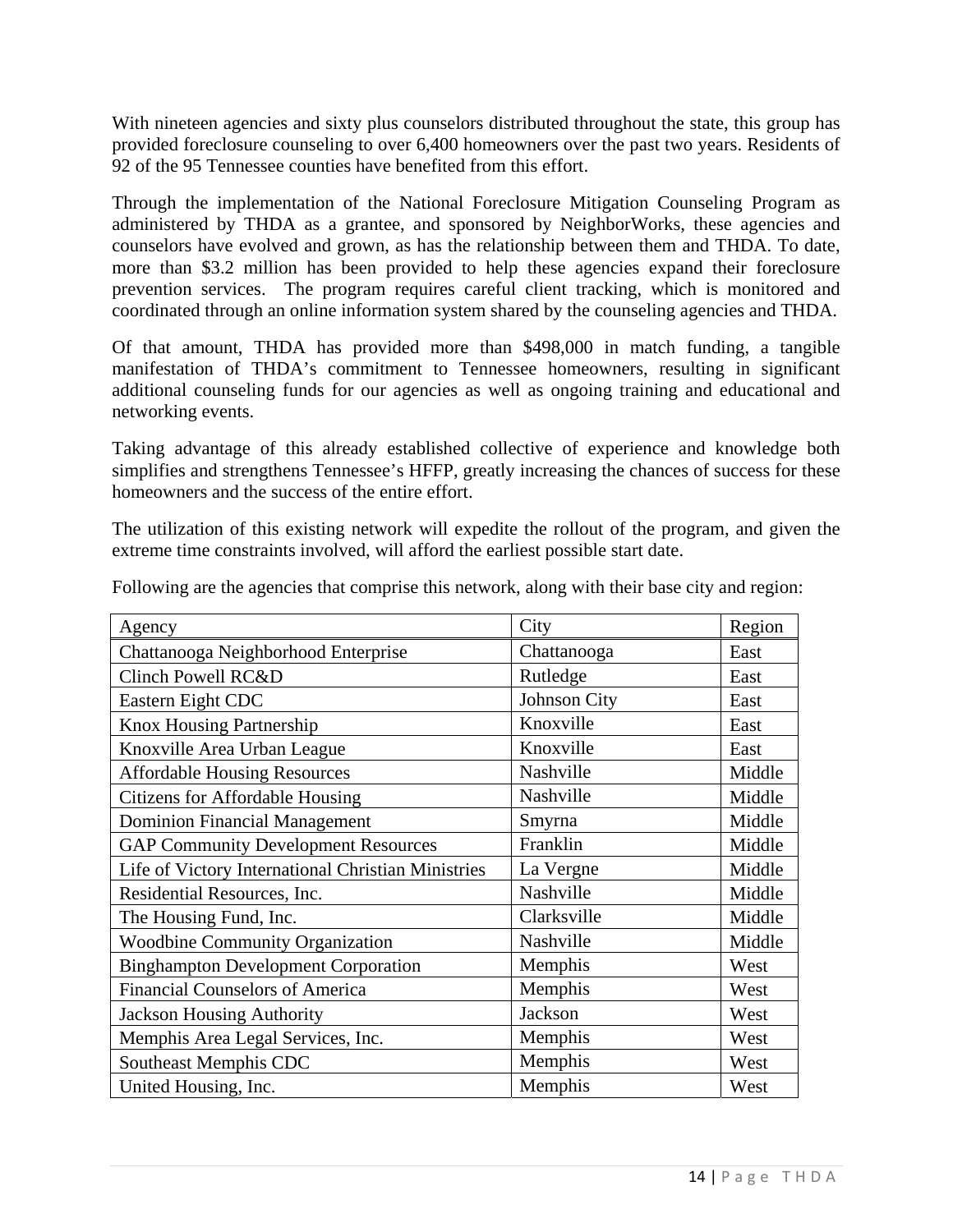In order to determine expected production and an initial startup allocation for our agencies in our foreclosure counseling network, we have chosen to employ the following methodology:

Since all of these agencies have participated in one or more rounds of the National Foreclosure Mitigation Counseling program and we have recently generated production projections for each agency by metropolitan statistical area for the current round of NFMC funding, we are choosing to employ the percentages derived by the historical trends of these agencies.

By taking the overall production numbers from the applicable rounds for each agency and dividing these agency figures by the aggregate numbers for all of the MSA's, we derive a percentage.

We can therefore apply this percentage for each agency to the overall number of loans we expect to make over the life of the program to determine an allocated number of loan units. Adjustments based on overlaying the distressed counties can then be made if needed.

Once the overall number of loans per agency is allocated and multiplied by \$1,000.00, we can multiply the total allocated dollar amount by 10% to derive an upfront initial disbursement.

As the agencies close loans, the per loan amount is debited against their initial disbursement balance until the amount earned is equal to the initial disbursement balance. At that point, production-based disbursements will begin. This will provide the counseling agencies with initial start-up funds needed to implement the program.

| Agency                                             | $\%$  | # of Loans-11,211 | Region |
|----------------------------------------------------|-------|-------------------|--------|
| Chattanooga Neighborhood Enterprise                | 7.73  | 867               | East   |
| Clinch Powell RC&D                                 | 4.18  | 469               | East   |
| Eastern Eight CDC                                  | 5.5   | 617               | East   |
| <b>Knox Housing Partnership</b>                    | 3.16  | 354               | East   |
| Knoxville Area Urban League                        | 1.51  | 169               | East   |
| <b>Affordable Housing Resources</b>                | 5.46  | 612               | Middle |
| <b>Citizens for Affordable Housing</b>             | 3.62  | 406               | Middle |
| <b>Dominion Financial Management</b>               | 5.41  | 607               | Middle |
| <b>GAP Community Development Resources</b>         | 5.93  | 665               | Middle |
| Life of Victory International Christian Ministries | 7.62  | 854               | Middle |
| Residential Resources, Inc.                        | 2.22  | 249               | Middle |
| The Housing Fund, Inc.                             | .93   | 104               | Middle |
| <b>Woodbine Community Organization</b>             | 8.34  | 935               | Middle |
| <b>Binghampton Development Corporation</b>         | 1.85  | 207               | West   |
| <b>Financial Counselors of America</b>             | 18.61 | 2086              | West   |
| <b>Jackson Housing Authority</b>                   | .7    | 78                | West   |
| Memphis Area Legal Services, Inc.                  | 10.7  | 1200              | West   |
| Southeast Memphis CDC                              | 1.75  | 196               | West   |
| United Housing, Inc.                               | 4.77  | 535               | West   |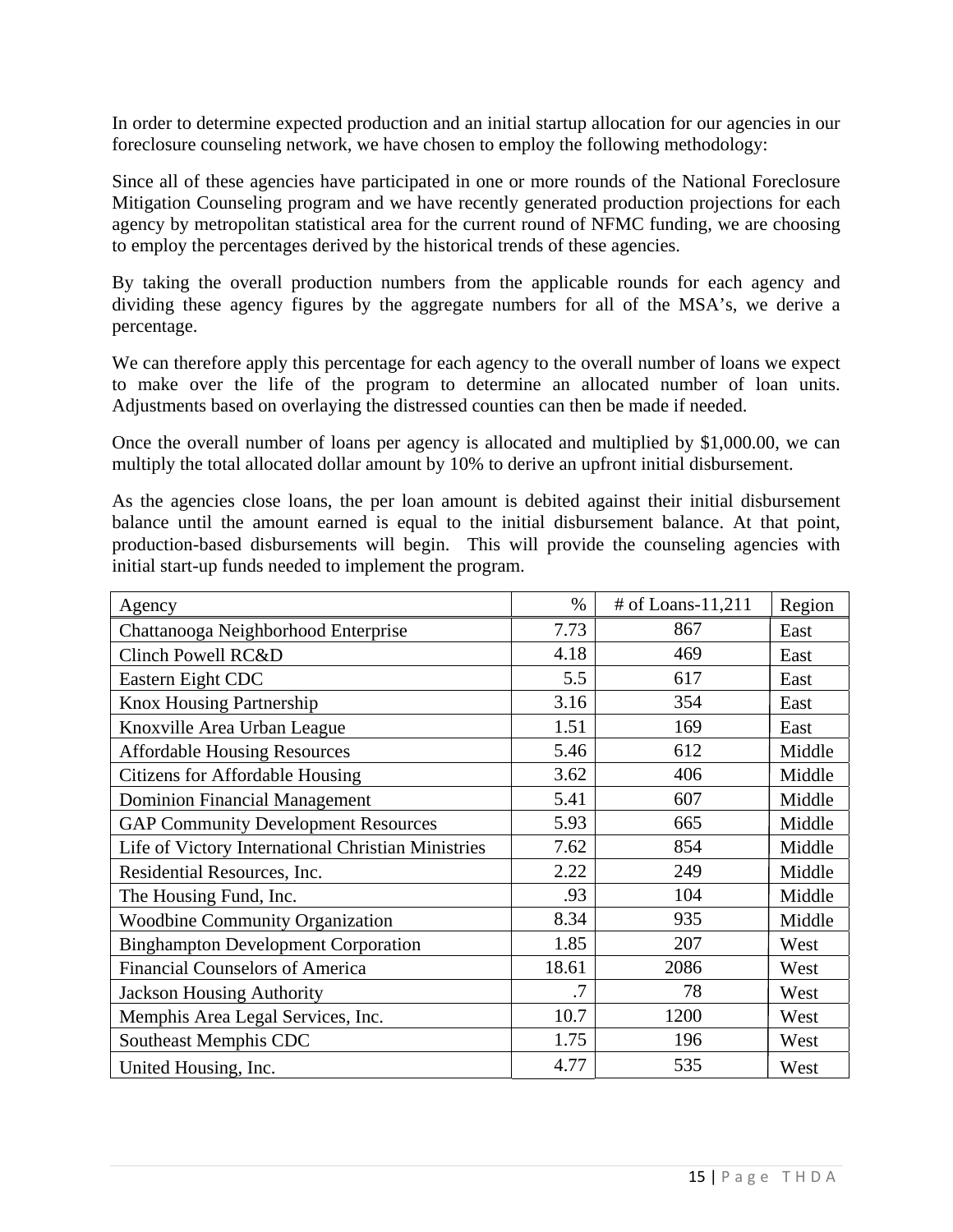NOTE: For units that do not come to fruition, yet the counselor has determined HAMP eligibility, we have allocated \$100 per unit for those cases.

In addition to this network, THDA also proposes to add an in-house staff led by an experienced counselor who will act as counseling team leader and coordinator. This counseling team will be the core staff for the HHF call center and will also provide an additional layer of counseling for our network, assisting those homeowners with special circumstances, i.e. self- employed, etc. and also supporting the efforts of those in the counseling network.

While the call center staff will also act in a triage capacity, gathering basic intake to prepare the file and the homeowner for the counseling effort, they will also provide technical assistance for those homeowners who need some guidance through the online application process.

#### **Title Companies**

THDA will issue an RFP to title underwriters with agencies located in the state of Tennessee and/or individual title agencies to provide closing and documentation recordation services. Compensation is estimated to be \$150 per closed file plus recording fees.

#### **Program Flow Charts**

Flow charts showing the roles of the homeowner, housing counselor, THDA and the servicer are attached. See Exhibit F for Flow Chart.

# **Item E: ADMINISTRATIVE EXPENSES**

THDA has budgeted \$25,488,581 million to cover estimated costs over the next seven years. These costs include, but are not limited to, salaries (Please see Exhibit E for staffing projections), marketing, auditing, and technology. Also included in this figure is \$15,147,677 million to cover our partners' costs. This amount also includes the cost of recording and wire transfer fees for all of the loans. Please refer to Exhibit B for a complete breakdown of Administrative Expenses.

## **Item F: OVERVIEW OF RISK MANAGEMENT/FRAUD PREVENTION**

Tennessee Housing Development Agency intends to comply with all requirements of the Emergency Economic Stabilization Act of 2008 (EESA) including but not limited to, allowing full compliance oversight by the Treasury, the Comptroller General of the United States, Government Accountability Office, Congressional Oversight Panel and the Special Inspector General of the Troubled Asset Relief Program (SIGTARP) as to the application of any EESA funds. All books, records and communications regarding the use of EESA funds by THDA will be made available for review by any of these entities upon request.

THDA will accomplish compliance oversight, internal controls and fraud prevention through several means. Policies, procedures and internal controls required to implement our HHF program will be modeled on processes that are already in place and operating as intended. Our Internal Audit division prepares an audit plan each fiscal year based on a risk assessment of all programs and activities within THDA. This risk assessment includes a number of factors, such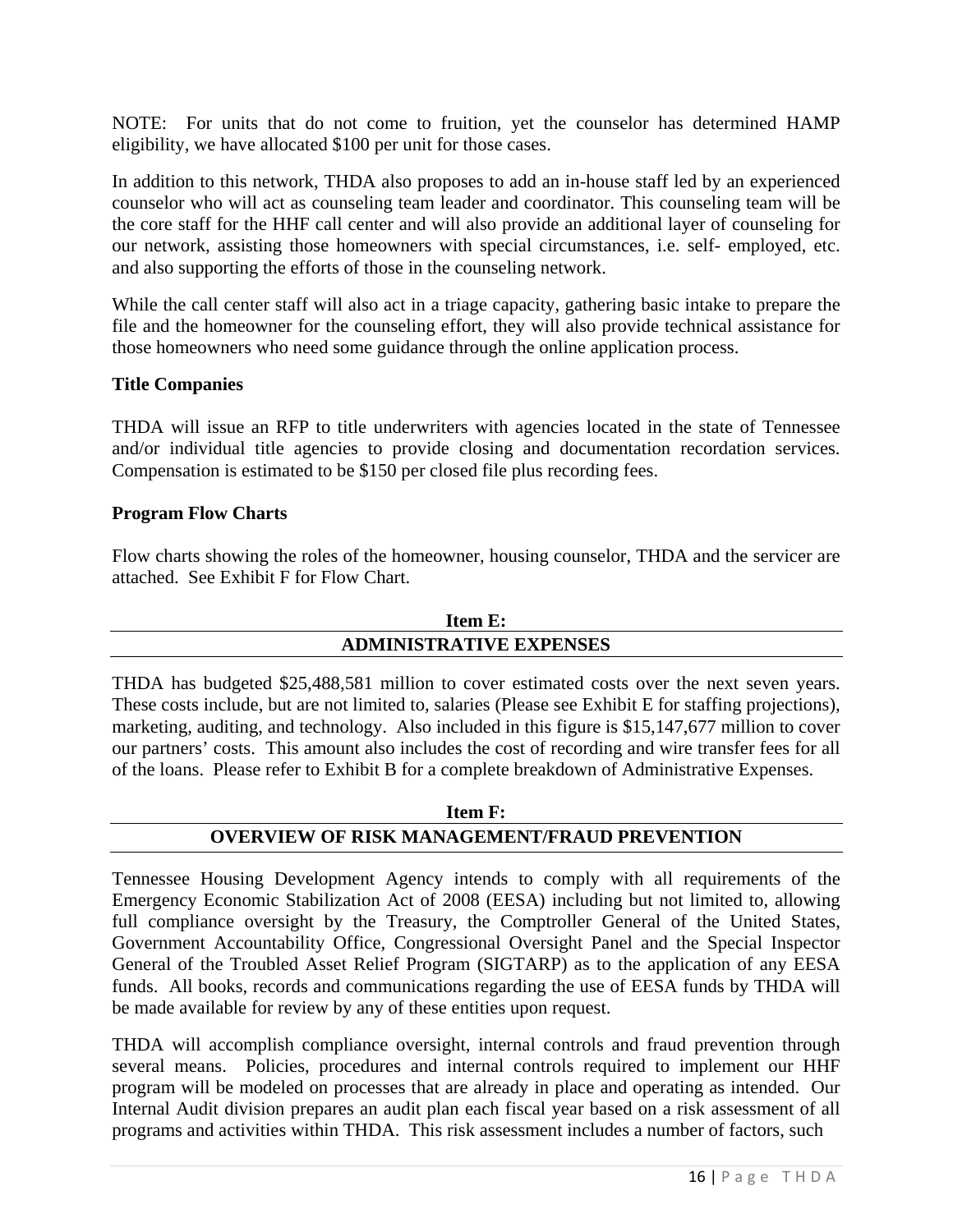as previous audit results, time since last audit, length of program existence, assets or dollars associated with the program, and a number of other factors that lead to projects selected for review each year. Our audit plan will be expanded to include the review of internal and partner's HHFP activities.

THDA performs a periodic assessment and monitoring of internal controls developed and implemented through the annual Enterprise Risk Management process, to ensure that THDA's internal controls in effect adequately safeguard assets, and when taken as a whole provide reasonable assurance of the proper recording of financial transactions, compliance with applicable laws, regulations, rules, contracts and grant agreements, and support the achievement of operational objectives. This internal control review process, which will also be performed for the HHFP, is designed to minimize the risk of fraud, mitigate conflicts of interest, and maximize operational efficiency and effectiveness. Our process includes the following steps as defined below:

- Knowing the Internal Environment Management obtaining the "big picture" of the organization to direct efforts towards the largest risk areas.
- Setting Objectives Identify why the organization exists, what needs to be done, and what activities are necessary to achieve business processes in strategic, operational, reporting, and compliance categories.
- Event Identification Identify events and then the risks that are produced as a result of those events that would impede the organization in meeting its objectives.
- Likelihood/Impact For each risk identified in Step 3, document management's assessment on the likelihood and impact of the risk.
- Control Activities and Risk Response Identify the control activities. This is where the internal control evaluation takes place. Each risk previously identified should have a corresponding internal control established to mitigate the effect, or lessen the probability of its occurrence. This is also the area where management tests of the controls document operating effectiveness.
- Final Evaluation Evaluate the residual risks in the aggregate to determine if total residual risks are within the organization's risk appetite.
- Report Results complete a management report including proposed internal control improvements that is shared with the Audit & Budget Committee of the THDA Board of Directors, senior executives and external auditors.

THDA proposes to underwrite each HHFP loan before closing. We will also actively monitor the counseling agencies and will receive periodic updates from them on the success of the borrowers who have been assisted. THDA will perform the following activities to ensure that eligible borrowers are receiving the assistance:

- Underwriting of each loan by HHFP staff.
- Verification of the recipient's identity at closing.
- Working with the Tennessee Department of Labor and Workforce Development to ensure appropriate notifications of unemployment benefits, changes, and sharing of continued eligibility information.
- THDA quality control to verify:
	- o Borrower Eligibility Criteria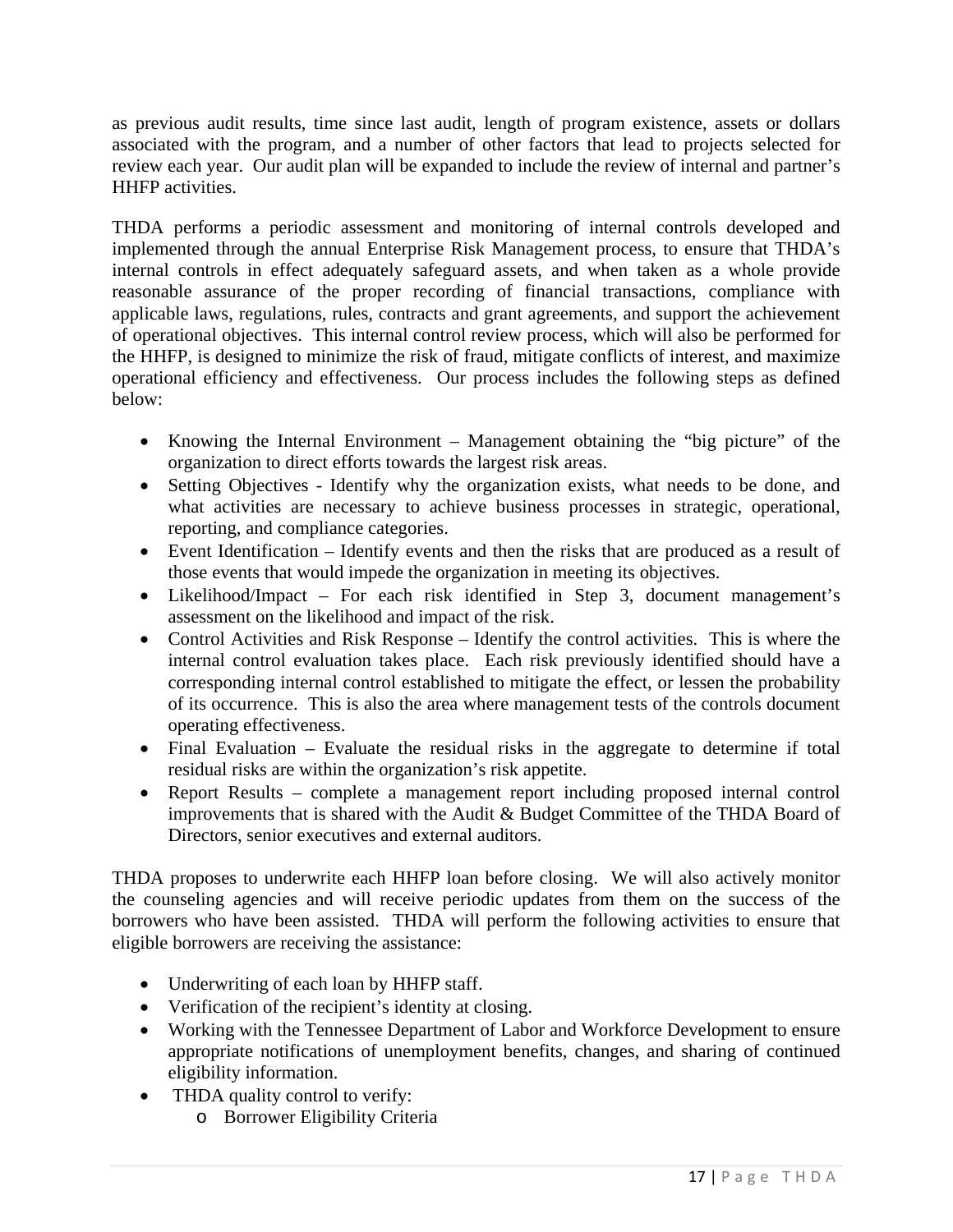- o Property/Loan Criteria
- o Program Exclusions
- o Program Duration/Extension

 Specifically relating to the prevention, detection and deterrence of fraud, THDA's Internal Audit division takes affirmative action each year to remind all staff of required actions for formally and promptly addressing any allegations of fraud, waste or abuse. As excerpted from the American Institute of Certified Public Accountants' Statement on Auditing Standards Number 99, *Consideration of Fraud in a Financial Statement Audit*, the document entitled "Management Antifraud Programs and Controls" is made available to all THDA employees as a tool to help set the framework to prevent, detect and deter fraud. This document will also be provided to our partners to ensure that appropriate oversight is provided to prevent, detect and deter instances of fraud, waste and abuse of HHF funds.

In addition to the above, as THDA is a component unit of the State of Tennessee, we are subjected to annual financial and compliance audits conducted pursuant to Section 4-3-304, *Tennessee Code Annotated*, which authorizes the Department of Audit of the Comptroller of the Treasury to "perform currently a post-audit of all accounts and other financial records of the state government, and of any department, institution, office, or agency thereof in accordance with generally accepted auditing standards and in accordance with such procedures as may be established by the comptroller." Section 8-4-109 of the aforementioned *Code* authorizes the Comptroller of the Treasury to audit any books and records of any governmental entity that handles public funds when the Comptroller considers an audit to be necessary or appropriate. These audits are performed after each fiscal year (June 30), and have the following objectives:

- To consider the THDA's internal control over financial reporting as a basis for designing auditing procedures for the purpose of expressing an opinion on the financial statements;
- To determine compliance with certain provisions of laws, regulations, contracts, and grant agreements;
- To determine the fairness of the presentation of the financial statements; and
- To recommend appropriate actions to correct any deficiencies.

Although these audits are not intended to serve as an organization-wide audit as described in the Single Audit Act, as amended by the Single Audit Act Amendments of 1996, and Office of Management and Budget (OMB) Circular A-133, *Audits of States, Local Governments, and Non-Profit Organizations*, they include tests of compliance with applicable federal laws and regulations and consideration of internal control used in administering federal financial assistance programs. These audits are a segment of the organization-wide audit of the State of Tennessee, which is conducted in accordance with the Single Audit Act. THDA has not received any findings in these audits for the past several years.

Section 13-23-128, *Tennessee Code Annotated*, and the THDA Staff and Board Disclosure Policies, require annual disclosure of potential conflicts of interest. These documents are analyzed by the THDA General Counsel and Audit Director to determine whether there are any situations that present an apparent conflict of interest. The analysis process is performed with a final report presented to the Audit & Budget Committee of the THDA Board of Directors each year. These reports are included in the official minutes of the THDA Board of Directors. Staff